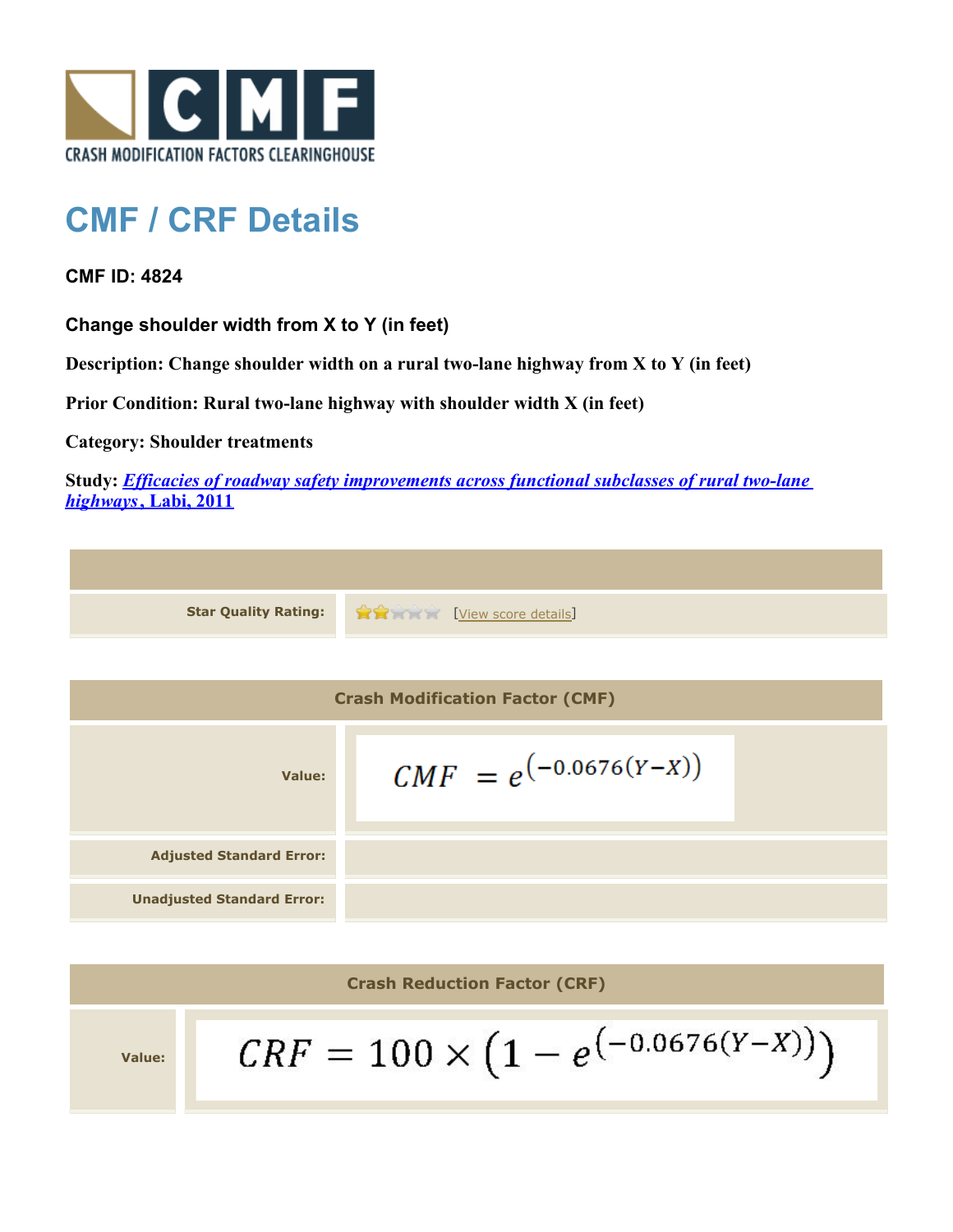**Unadjusted Standard Error:**

| <b>Applicability</b>                    |                          |  |
|-----------------------------------------|--------------------------|--|
| <b>Crash Type:</b>                      | All                      |  |
| <b>Crash Severity:</b>                  | O (property damage only) |  |
| <b>Roadway Types:</b>                   | Principal Arterial Other |  |
| <b>Number of Lanes:</b>                 | $\overline{2}$           |  |
| <b>Road Division Type:</b>              | Undivided                |  |
| <b>Speed Limit:</b>                     |                          |  |
| <b>Area Type:</b>                       | Rural                    |  |
| <b>Traffic Volume:</b>                  |                          |  |
| <b>Time of Day:</b>                     | All                      |  |
| If countermeasure is intersection-based |                          |  |
| <b>Intersection Type:</b>               |                          |  |
| <b>Intersection Geometry:</b>           |                          |  |
| <b>Traffic Control:</b>                 |                          |  |
| <b>Major Road Traffic Volume:</b>       |                          |  |
| <b>Minor Road Traffic Volume:</b>       |                          |  |

| <b>Development Details</b>      |              |  |
|---------------------------------|--------------|--|
| <b>Date Range of Data Used:</b> | 1997 to 2000 |  |
| <b>Municipality:</b>            |              |  |
| State:                          | IN           |  |